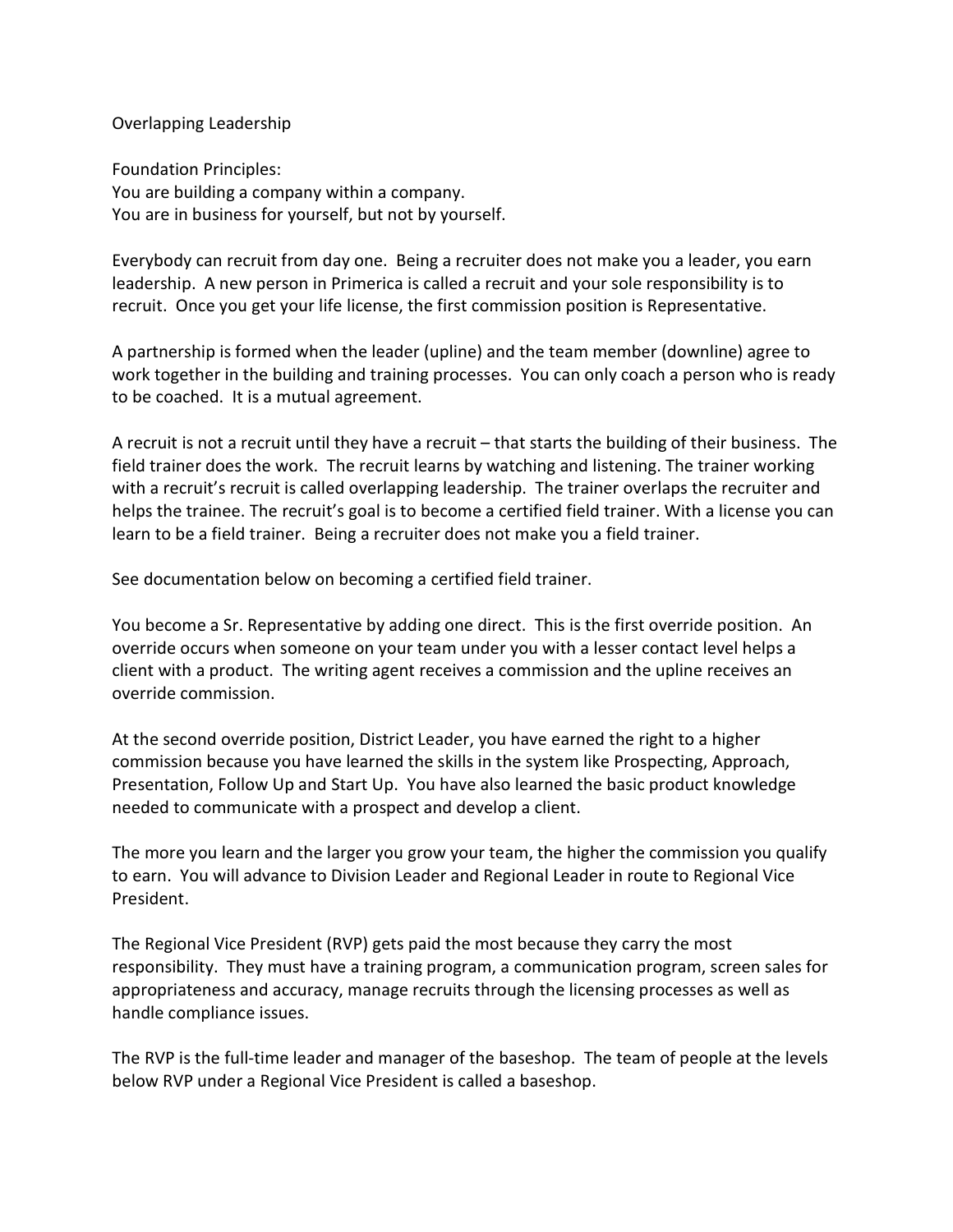As a Regional Vice President, you have the ability to earn ownership of your company by meeting the company production and income qualifications.

The leader builds relationships with not only their direct reports, but also with their down line reports. This is overlapping leadership. This can occur within an RVP baseshop, within generations (layers) of RVPs in a hierarchy and from the company. Overlapping leadership occurs through multiple forms such as communication, training, coaching and recognition.

The upline leader has a vested interest in every member of their team whether direct or indirect.

We must edify and understand the Regional Vice President position. They have a responsibility to the company for the actions of the team as a whole. In simple terms, "The buck stops here." The RVP has a personal management philosophy and style that the team follows. The RVP has a responsibility to the team to provide all the tools necessary for success.

Overlapping leadership allows for the leader to coach, mentor, train and guide all team members to success.